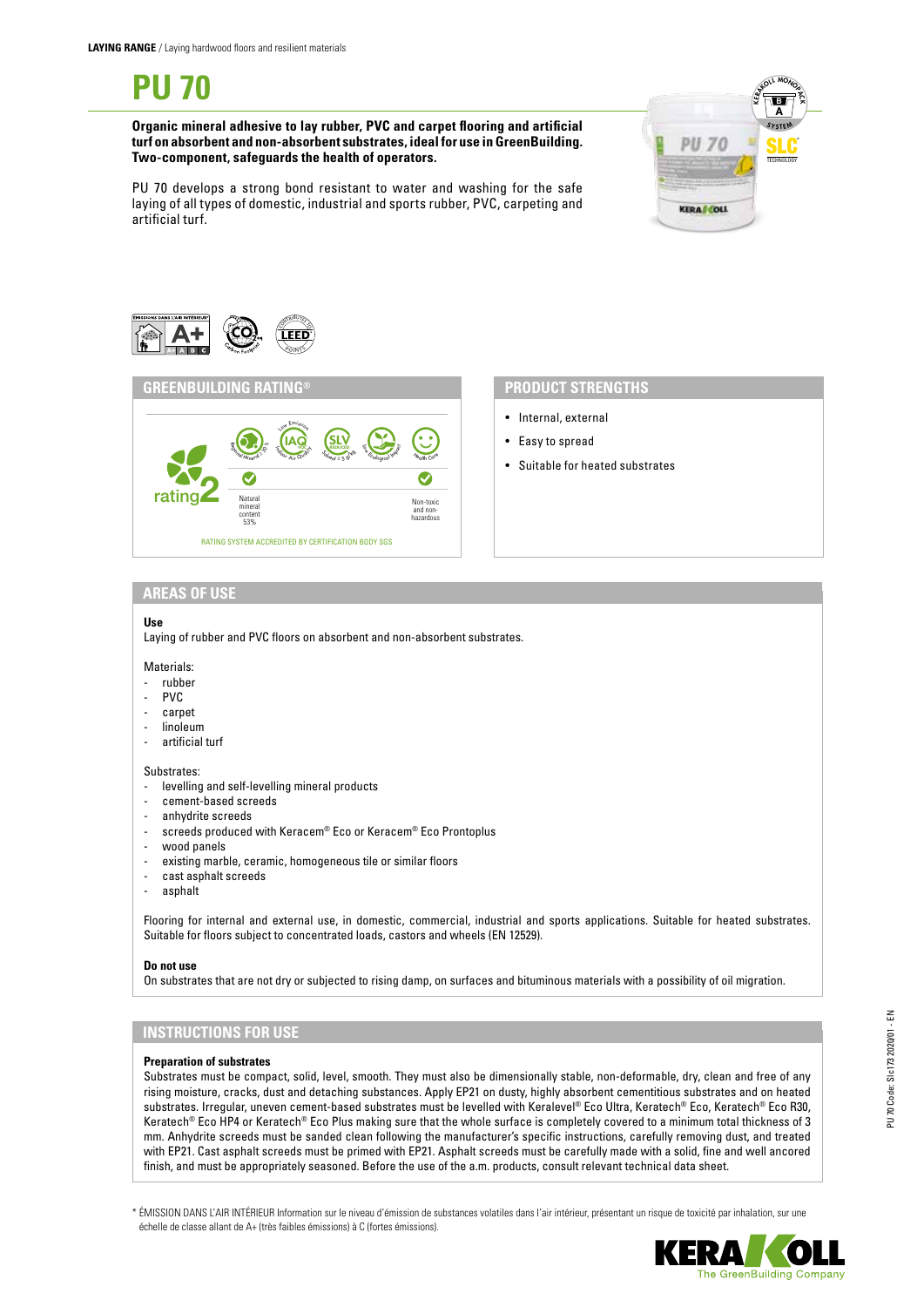# **INSTRUCTIONS FOR USE**

#### **Preparation**

PU 70 is prepared by mixing together parts A and B from the bottom upwards, using a low-rev (≈ 400/min.) helicoidal mixer, respecting the mixing ratio of 9 : 1 of the packaging. Pour Part B into the bucket containing Part A, being careful to mix the two parts uniformly until a smooth, even coloured mixture is obtained.

### **Application**

Apply PU 70 evenly over the substrate using a suitable toothed spreader, selecting the tooth size according to the rear of the covering. After allowing a suitable evaporation time, lay the covering on the layer of fresh adhesive, pressing sufficiently to ensure complete and even contact with the adhesive itself, then roll. Roll the covering again after approximately 2 – 3 hours. Rigid coverings must be weighted until the adhesive has set completely. When bonding externally it is best to allow the adhesive to rise up between the joints in the flooring, so as to "seal" and bond the joints themselves perfectly. Any excess adhesive should be removed using a cloth damped with alcohol or Diluente 01 thinner. The laid surface must not be walked on for at least 6 – 8 hours, until the adhesive has started to set.

#### **Cleaning**

Remove residues of PU 70 using Diluente 01 thinner before hardening occurs.

# **SPECIAL NOTES**

In general, the coverings to be laid must have adjusted to working temperature, and must have been placed perfectly flat for at least 24 hours before laying.

Due to the variations in rubber mix, a test should be performed to check the bonding strength.

For certain types of rubber treated with paraffin or separating agents, the back of the tiles must be cleaned using suitable solvents such as Diluente 01 thinner.

In addition to the above recommendations, follow the coverings manufacturer's specific instructions.

Before laying, measure the moisture content of the substrate using a calcium carbide hygrometer.

### **ABSTRACT**

*The laying of rubber, PVC and carpet flooring, linoleum and artificial turf for domestic, commercial, industrial and sports applications, must be carried out using two-component, organic adhesive, with a high level of resistance to water, GreenBuilding Rating® 2, such as PU 70 by Kerakoll Spa. The substrate must be permanently dry, even, smooth, compact, free from any loose debris, clean and cured, and the shrinkage stage already completed. For laying, a \_\_\_\_ toothed spreader must be used for an average coverage of ≈ \_\_\_ g/m2 .*

| TECHNICAL DATA COMPLIANT WITH KERAKOLL QUALITY STANDARD |                                                                                  |
|---------------------------------------------------------|----------------------------------------------------------------------------------|
| Appearance                                              | beige, grey, black, red and green paste                                          |
| Pack                                                    | monopack part $A$ 9 kg + part B 1 kg                                             |
|                                                         | part A bucket 4.5 kg / part B jar 0.5 kg                                         |
| Shelf life                                              | $\approx$ 12 months in the original packaging                                    |
| Warning                                                 | Protect from frost, avoid direct exposure to sunlight and sources of heat        |
| Mixing ratio                                            | 9:1                                                                              |
| Temperature range for application                       | from +10 $^{\circ}$ C to +30 $^{\circ}$ C                                        |
| Pot life                                                | $\approx$ 1 hr                                                                   |
| Open time                                               | $\approx$ 30 min.                                                                |
| Evaporation time                                        | $\approx$ 10 min.                                                                |
| Interval before normal use                              | $\approx$ 24 – 48 hrs                                                            |
| Coverage                                                | $\approx$ 500 – 800 g/m <sup>2</sup> for materials with a smooth rear            |
|                                                         | $\approx$ 1000 – 1500 g/m <sup>2</sup> for materials with a rough or uneven rear |

Values taken at +23 °C, 50% R.H. and no ventilation. Data may vary depending on specific conditions at the building site, i.e. temperature, ventilation and absorbency level of the *substrate.*